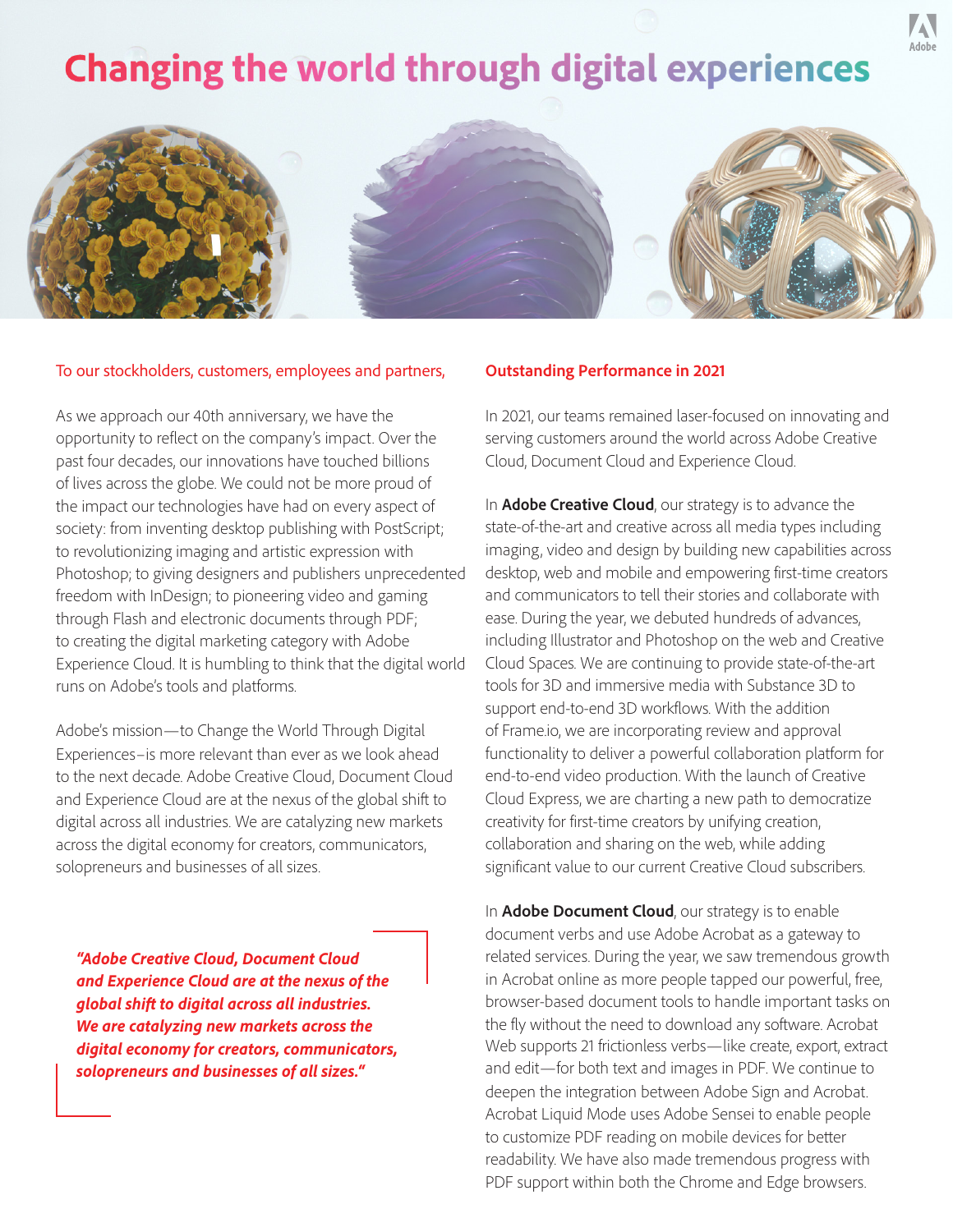With **Adobe Experience Cloud**, our strategy is to empower companies to deliver predictive, personalized, real-time digital experiences across every phase of the customer lifecycle. This year, we accelerated innovation across Adobe Experience Platform applications. We extended our Real-time Customer Data Platform from business-to-consumer to business-tobusiness (B2B), bringing together individual and account profiles across systems to give B2B companies a single view of each customer for the very first time. We launched Adobe Journey Optimizer, harnessing over 20 years of industryleading email marketing and cross-channel campaign management expertise to empower brands to design and deliver personalized experiences across the full customer journey in a single application. As trust becomes missioncritical for digital business success, our continued investment in Adobe Experience Platform as the foundation for strong governance capabilities across our Experience Cloud business is becoming more important. We deepened integrations between Adobe Workfront and the rest of our Experience Cloud applications, unifying marketing workflows for customers.

All of this execution resulted in another outstanding fiscal year for Adobe. We achieved \$15.79 billion in revenue, which represents 23% year-over-year growth. Earnings per share was \$10.02 on a GAAP basis and \$12.48 on a non-GAAP basis. We marked several significant milestones in Q4: our first \$4 billion quarter overall, our first \$3 billion quarter for Digital Media, our first \$1 billion quarter for Digital Experience and over \$2 billion in operating cash flows for the quarter. Our ability to drive top and bottom-line growth at scale is unparalleled, and we are well-positioned to capture the expansive market opportunities ahead of us.

## **Driving the Next Decade of Growth**

Our strategy to unleash creativity for all, accelerate document productivity and power digital business puts us in the sweet spot of where the world needs technology to play a role, and positions us well for the next decade of growth.

With Adobe Creative Cloud, we are **Unleashing Creativity** across every media type and surface—empowering more people than ever with the tools to create, communicate, distribute, monetize their content and actively participate in the Creator Economy. As creativity becomes as much about collaboration as creation, we are integrating collaboration as a default directly into our applications and existing creative workflows. Our advances in 3D and immersive media are speeding up product, asset and scene creation for inclusion in games, videos and emerging platforms, while empowering

customers to meet their own sustainability goals by lessening our collective impact on the earth. For immersive environments to succeed, they will have to be filled with rich, interactive, creative content, truly ownable digital assets and deliver uniquely engaging events and experiences—all areas where Adobe will play a pivotal role. The total addressable market for Creative Cloud is projected to be approximately \$63 billion in 2024.

With Adobe Document Cloud, we are **Accelerating Document Productivity** by powering the paper-to-digital revolution as remote and hybrid work become increasingly ingrained in our daily lives. Our strategy of innovating our ubiquitous PDF format to enable frictionless document actions across web, desktop and mobile is paying big dividends. With PDF now the de-facto standard for businessto-business collaboration, we are deepening integrations between Adobe Acrobat and Adobe Sign to continue to extend the value of Acrobat in eSignature workflows. We remain committed to making PDF more intelligent for both interacting and reading. Using the power of artificial intelligence (AI) with Adobe Sensei, Document Cloud is automating workflows, adding new value across all document "verbs," and enabling new levels of productivity for small businesses, nonprofits and enterprises alike. We are unlocking business workflows through our PDF and Sign APIs and empowering developers to build document automation solutions that transform how their businesses work. The addressable market for Document Cloud is projected to grow to \$32 billion by 2024.

With Adobe Experience Cloud, we are **Powering Digital Business** to deliver personalization at scale in a rapidly changing digital economy. Brands must address consumers' rising expectations for engaging content that is personalized to their interests, needs and preferences–while protecting the privacy and security of their data. Adobe offers the most comprehensive set of solutions for building these personalized experiences, leveraging advanced content creation tools, business-changing insights, and real-time customer data from the industry's only enterprise-grade Customer Data Platform. Taken together, these solutions empower businesses to deliver personalized experiences to millions of people in milliseconds. Our total addressable market for Adobe Experience Cloud is estimated to be \$110 billion in 2024.

Underpinning our three clouds is the magic and power of Adobe Sensei—a significant differentiator and an enabler to more rapid innovation with a people-centered focus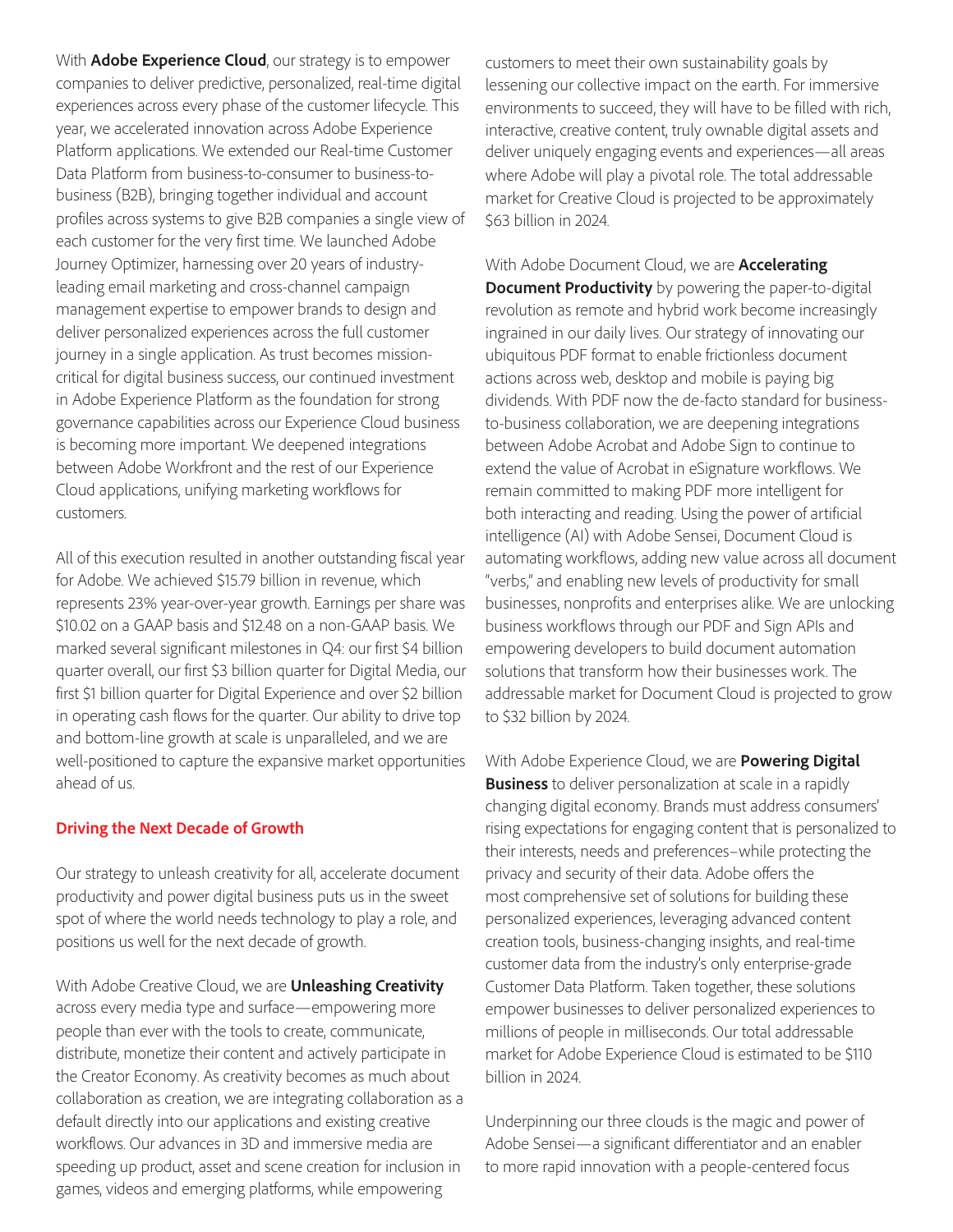that allows us to enhance human endeavor in an ethical, responsible and inclusive way. We are hard at work making AI better for both our customers and our communities by amplifying human creativity, intelligence and ingenuity in service of cutting-edge digital experiences. The combined addressable market across our three clouds is estimated to be \$205 billion in 2024.

For our next decade of growth, we will continue to build on our strong track record of creating and leading categories. We're thinking more expansively about each part of the business and expanding the customers we serve–from first-time creators, communicators and students to small businesses and the largest global enterprises. We're delivering leading products, services and platforms that stand the test of time. We are optimizing our data-driven operating model and continuously innovating business models to deliver value more rapidly to customers, capitalize on market opportunities and enable new monetization approaches. Our technologies support a vibrant and growing global ecosystem of partners and developers—across ISVs, system integrators, digital agencies and technology vendors—that create, customize and extend our solutions to the unique needs of our joint customers.

## **Our Purpose**

At Adobe, we believe that it is not just *what* you do, but *how* you do it that matters. We have always been committed to building a company that does the right thing by focusing on people, purpose and community. This core set of values has guided our evolution and growth over the past four decades and inspires our employees around the world to focus on having more impact and inventing the future. There are three key areas in which we are uniquely positioned and motivated to make a difference: Adobe for All; Creativity for All; and Technology to Transform.

*"There are three key areas in which we are uniquely positioned and motivated to make a difference: Adobe for All; Creativity for All; and Technology to Transform."*

Adobe for All: We believe that everyone deserves equal treatment and opportunity and that the best way to drive change is to start within Adobe, by building a diverse and inclusive culture that represents and celebrates different

perspectives. Greater representation leads to a virtuous cycle of more role models, advancement, growth and meaningful innovations for our customers and communities. We continue to be a leader in pay and opportunity parity and we are committed to growing our talent pipeline and increasing global diversity across the company and in leadership positions.

As part of our ongoing efforts to prepare students from diverse backgrounds with strong technology and creativity skills, Adobe established partnerships with Historically Black Colleges and Universities and Hispanic-serving Institutions. Each university received a \$1 million donation from Adobe as part of our newly launched Anchor School Program to prepare students for jobs in the technology and creative industries.

In the last year, we have focused on supporting the protection and advancement of equal access to opportunities for marginalized and underrepresented groups. As a first step in this effort, Adobe, with financial support from the Adobe Foundation, launched a **3-year Equity and Advancement Initiative** with 11 leading global Non-Governmental Organizations, including OutRightAction International, Human Rights Watch and Equal Justice Initiative, that will seek to address systemic barriers to opportunity and advance social equity. Through this model, the Adobe Foundation and the company are making long-term, strategic commitments and investing a minimum of \$20 million over three years to provide meaningful partnership opportunities, learning experiences for employees and new ways of leveraging Adobe's unique strengths in support of issues key to Adobe and our communities.

**Creativity for All:** We believe everyone is creative and has the right to share their story, which will create a richer world for all of us. We are committed to leading the way in empowering creators of all ages and backgrounds to access the tools, skills and platforms they need to express themselves, reach their full potential and share their unique and diverse perspectives with the world.

As part of our longstanding commitment to create greater opportunities for all, we have much to be proud of over the last year: our work with Sundance Ignite is empowering talented young filmmakers from around the world with mentorship and support to pursue the next step in their careers; our Diverse Voices platform is showcasing stories of diverse creators from a spectrum of disciplines; our Khan Academy partnership is providing millions of students